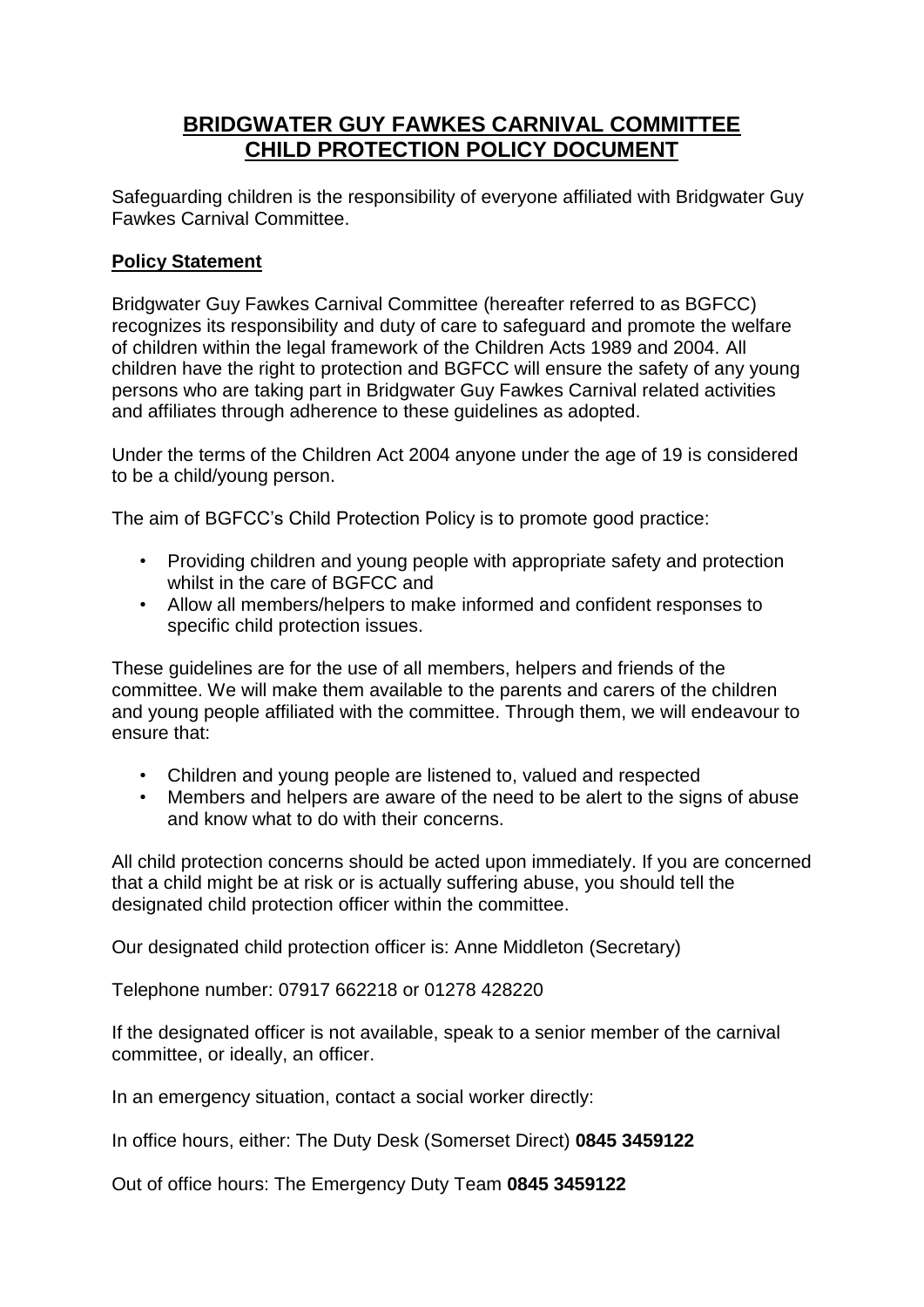### **Promoting good practice**

Child abuse, particularly sexual abuse, can arouse strong emotions in those facing such a situation. It is important to understand these feelings and not allow them to interfere with your judgement about the appropriate action to take.

Abuse can occur within many situations including the home, school and the carnival environment. Some individuals will actively seek employment or voluntary work with young people in order to harm them. A member or helper will have regular contact with young people and be an important link in identifying cases where they need protection. All suspicious cases of poor practice should be reported following the guidelines in this document.

When a child enters into a Bridgwater Carnival related activity having been subjected to child abuse outside the carnival environment, participating in carnival activities can play a crucial role in improving the child's self-esteem. In such instances the committee officers must work with the appropriate agencies to ensure the child receives the required support.

#### **Good practice guidelines**

All committee members/helpers should be encouraged to demonstrate exemplary behaviour in order to promote children's welfare and reduce the likelihood of allegations being made. The following are common sense examples of how to create a positive approach and attitude towards such issues;

### **Good practice means:**

- Always working in an open environment (e.g. avoiding private or unobserved situations and encouraging open communication with no secrets).
- Treating all young people/disabled adults equally, and with respect and dianity.
- Always putting the welfare of each young person first, before bettering the committee's interests
- Maintaining an appropriate relationship with members/helpers (e.g. it is not appropriate for staff or volunteers to have an intimate relationship with a child).
- Building balanced relationships based on mutual trust which empowers children to share in the decision-making process;
- Making carnival fun, enjoyable, and promoting self-esteem, confidence and skill building
- Involving parents/carers wherever possible.
- Ensuring that if there are male and female children engaging in committee run activities, they should always be accompanied by a male and female adult member/helper. However, remember that same gender abuse can also occur.
- Giving enthusiastic and constructive feedback rather than negative criticism.
- Recognising the developmental needs and capacity of young people and disabled adults – avoiding pressure to participate in committee events, activities, rehearsals, fundraising and cart building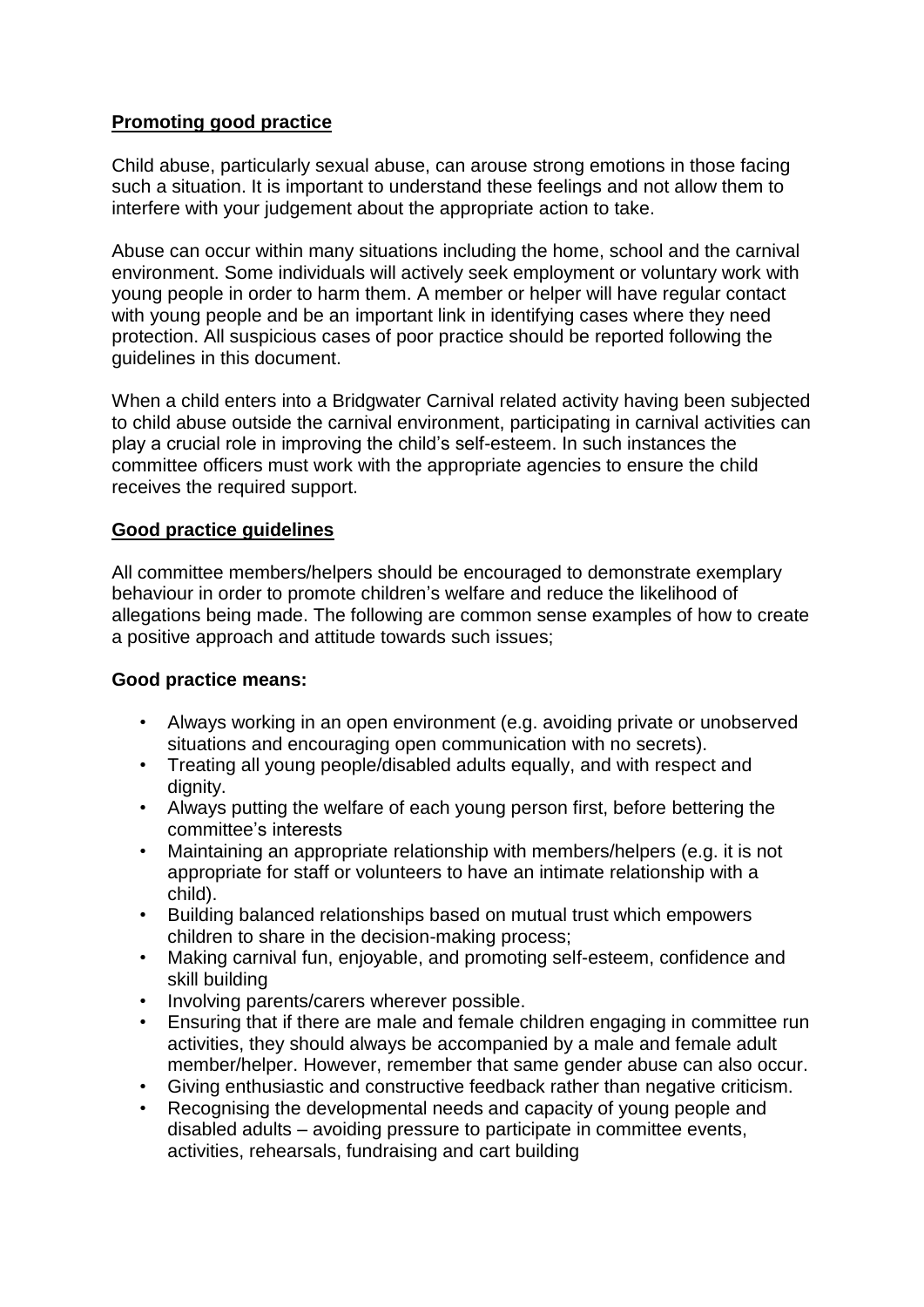- Securing parental consent in writing to act *in loco parentis*, if the need arises to administer emergency first aid and/or other medical treatment.
- Keeping a written record of any injury that occurs, along with the details of any treatment given.
- Requesting written parental consent if committee members/helpers are required to transport children in their cars.

#### **Practices to be avoided**

The following should be **avoided** except in emergencies. If cases arise where these situations are unavoidable it should be with the full knowledge and consent of someone in charge in the committee or the child's parents. For example, a child sustains an injury and needs to go to hospital, or a parent fails to arrive to pick a child up at the end of a committee organised event.

- Avoid spending time alone with children away from others
- Avoid taking or dropping off a child to an event or activity

#### **Practices never to be sanctioned**

The following should **never** be sanctioned. You should never:

- Allow or engage in any form of inappropriate touching
- Allow children to use inappropriate language unchallenged
- Make sexually suggestive comments to a child, even in fun
- Reduce a child to tears as a form of control
- Fail to act upon and record any allegations made by a child
- Do things of a personal nature for children or disabled adults, that they can do for themselves
- **N.B.** It may sometimes be necessary for members/helpers to do things of a personal nature for children, particularly if they are young or are disabled. These tasks should only be carried out with the full understanding and consent of parents.

#### **Incidents that must be reported/recorded**

If any of the following occur you should report this immediately to the appropriate officer and record the incident. You should also ensure the parents of the child are informed:

- If you accidentally hurt a /child
- If he/she seems distressed in any manner.
- If a child appears to be sexually aroused by your actions.
- If a /child misunderstands or misinterprets something you have done.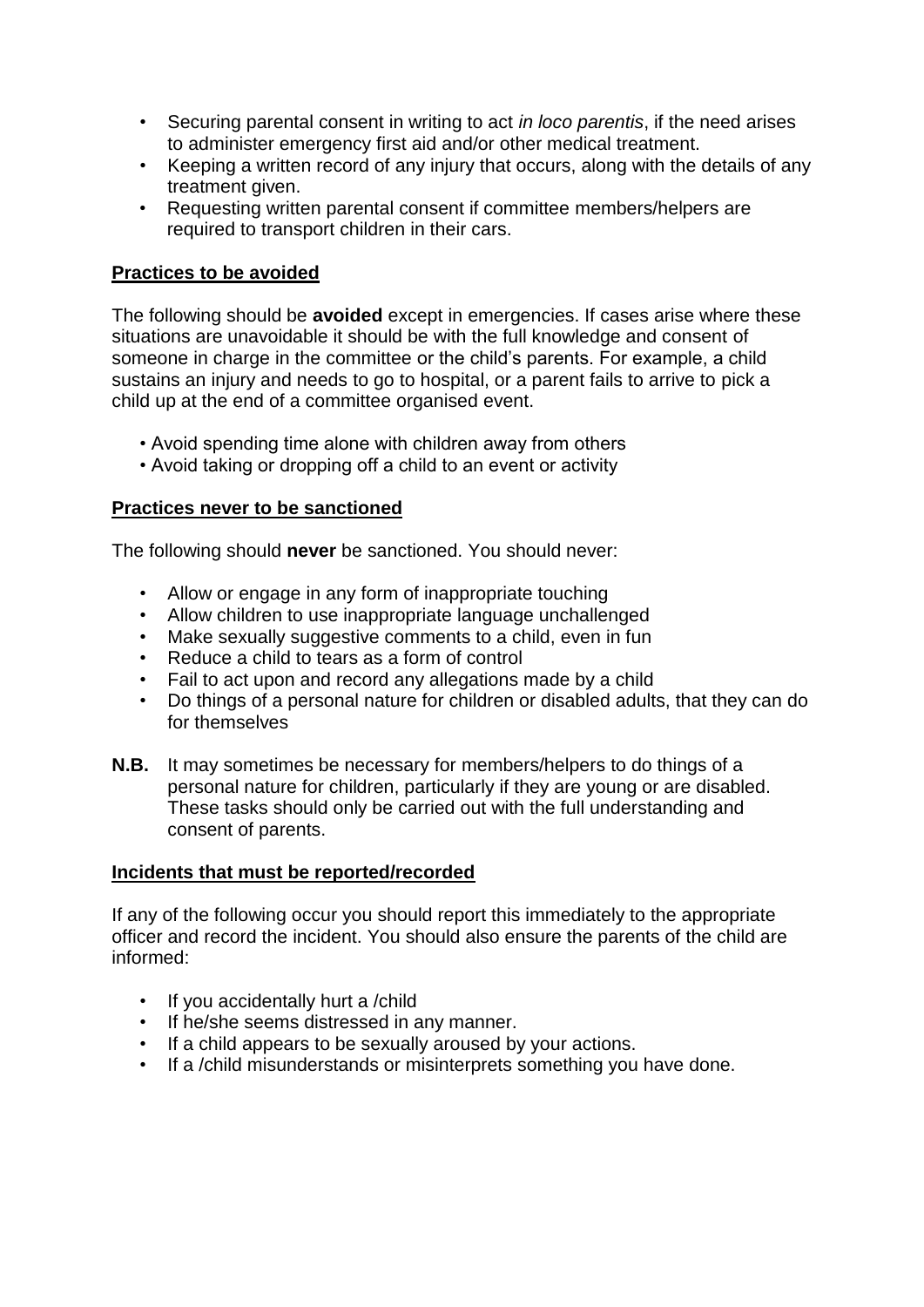### **Use of photographic/filming equipment at carnival events**

Some people may use carnival events as an opportunity to take inappropriate photographs or film footage of young persons. The carnival committee should be vigilant and any concerns should to be reported to the committee's designated Child Protection Officer.

#### **New members/helpers**

BGFCC recognises that anyone may have the potential to abuse children in some way and that all reasonable steps are taken to ensure unsuitable people are prevented from working with children. Pre-selection checks must include the following:

- All members should complete an application form. The application form will elicit information about an applicant's past and a self-disclosure about any criminal record.
- Consent should be obtained from an applicant to seek information from the Criminal Records Bureau if felt by the designated officer to be necessary

## **Training**

In addition to pre-selection checks, the safeguarding process includes the need for relevant personnel (committee officers) to receive advisory information outlining good practice and informing them about what to do if they have concerns about the behaviour of an adult affiliated with the club towards a young person-whether inside or outside of BGFCC.

### **Responding to allegations or suspicions**

It is not the responsibility of anyone participating in BGFCC to decide whether or not child abuse has taken place. However there is a responsibility to act on any concerns by reporting these to the appropriate officer or the appropriate authorities. BGFCC will assure all members/helpers that it will fully support and protect anyone, who in good faith reports his or her concern that a fellow member/helper is, or may be, abusing a child.

Where there is a complaint against a member or helper there may be three types of investigation:

- A criminal investigation,
- A child protection investigation,
- A disciplinary or misconduct investigation.

The results of the police and child protection investigation may well influence and inform the disciplinary investigation, but all available information will be used to reach a decision.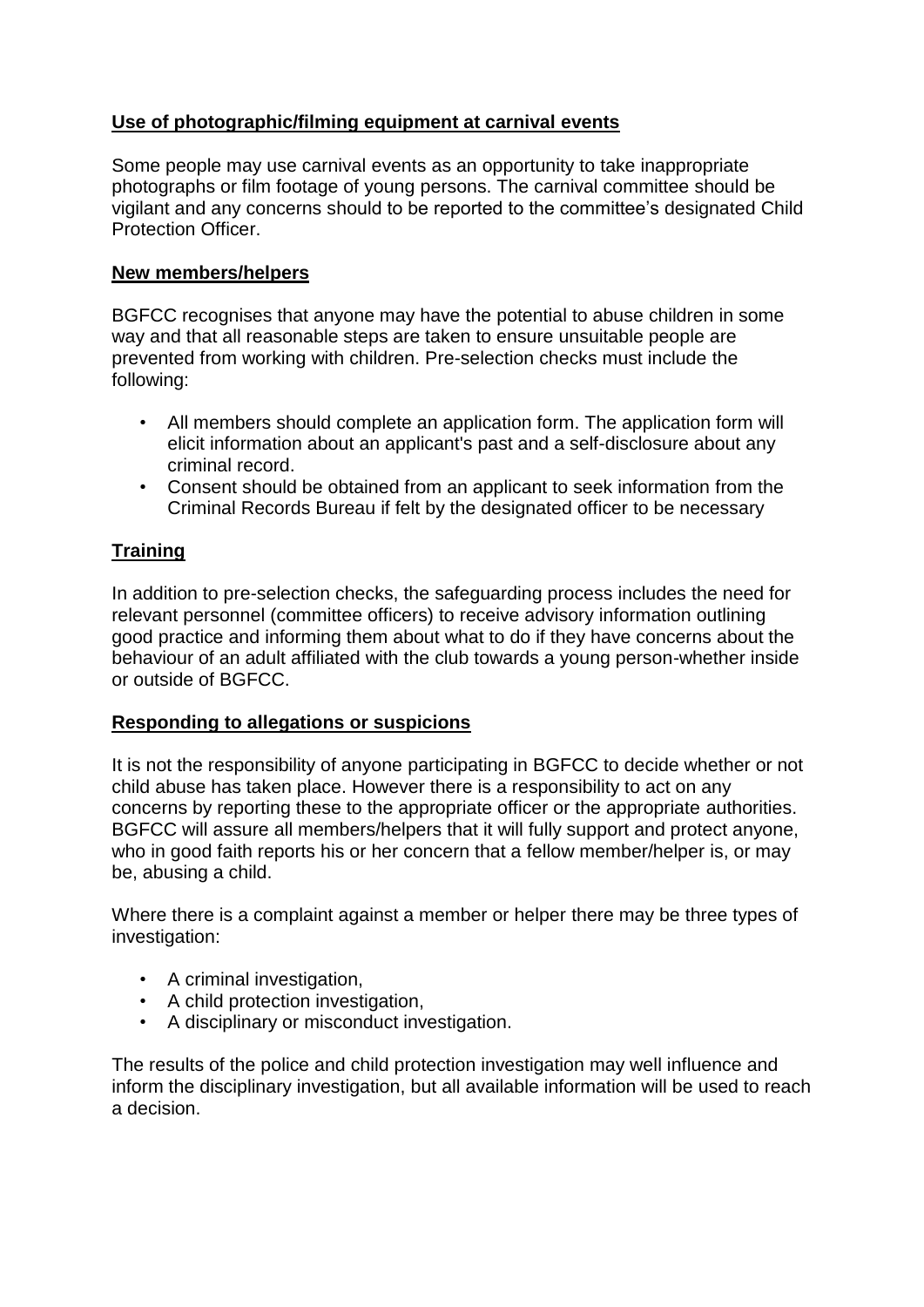### **Action if there are concerns**

1. Concerns about poor practice:

- If, following consideration, the allegation is clearly about poor practice; the designated Child Protection Officer will deal with it as a misconduct issue.
- If the allegation is about poor practice by the Organisation/Club Child Protection Officer, or if the matter has been handled inadequately and concerns remain, it should be reported to the president or chairman who will decide how to deal with the allegation and whether or not to initiate disciplinary proceedings.
- 2. Concerns about suspected abuse:
	- Any suspicion that a child has been abused by either a member or a helper should be reported to the designated Child Protection Officer, who will take such steps as considered necessary to ensure the safety of the child in question and any other child who may be at risk.
	- The designated Child Protection Officer will refer the allegation to the social services department who may involve the police.
	- The parents or carers of the child will be contacted as soon as possible following advice from the social services department.
	- If the committee's designated Child Protection Officer is the subject of the suspicion/allegation, the report must be made to another BGFCC officer who will refer the allegation to Social Services.

### **Confidentiality**

Every effort should be made to ensure that confidentiality is maintained for all concerned. Information should be handled and disseminated on a need to know basis only. This includes the following people:

- The designated Child Protection Officer.
- The parents of the person who is alleged to have been abused
- The person making the allegation.
- The directors of BGFCC
- Social services/police.
- Seek social services advice on who should approach the alleged abuser (or parents if the alleged abuser is a child).

Information should be stored in a secure place with limited access to designated people, in line with data protection laws (e.g. that information is accurate, regularly updated, relevant and secure).

### **Internal Enquiries and Suspension**

• The BGFCC designated Child Protection Officer will make an immediate decision about whether any individual accused of abuse should be temporarily suspended from the carnival committee and from engaging in carnival related activities pending further police and social services inquiries.